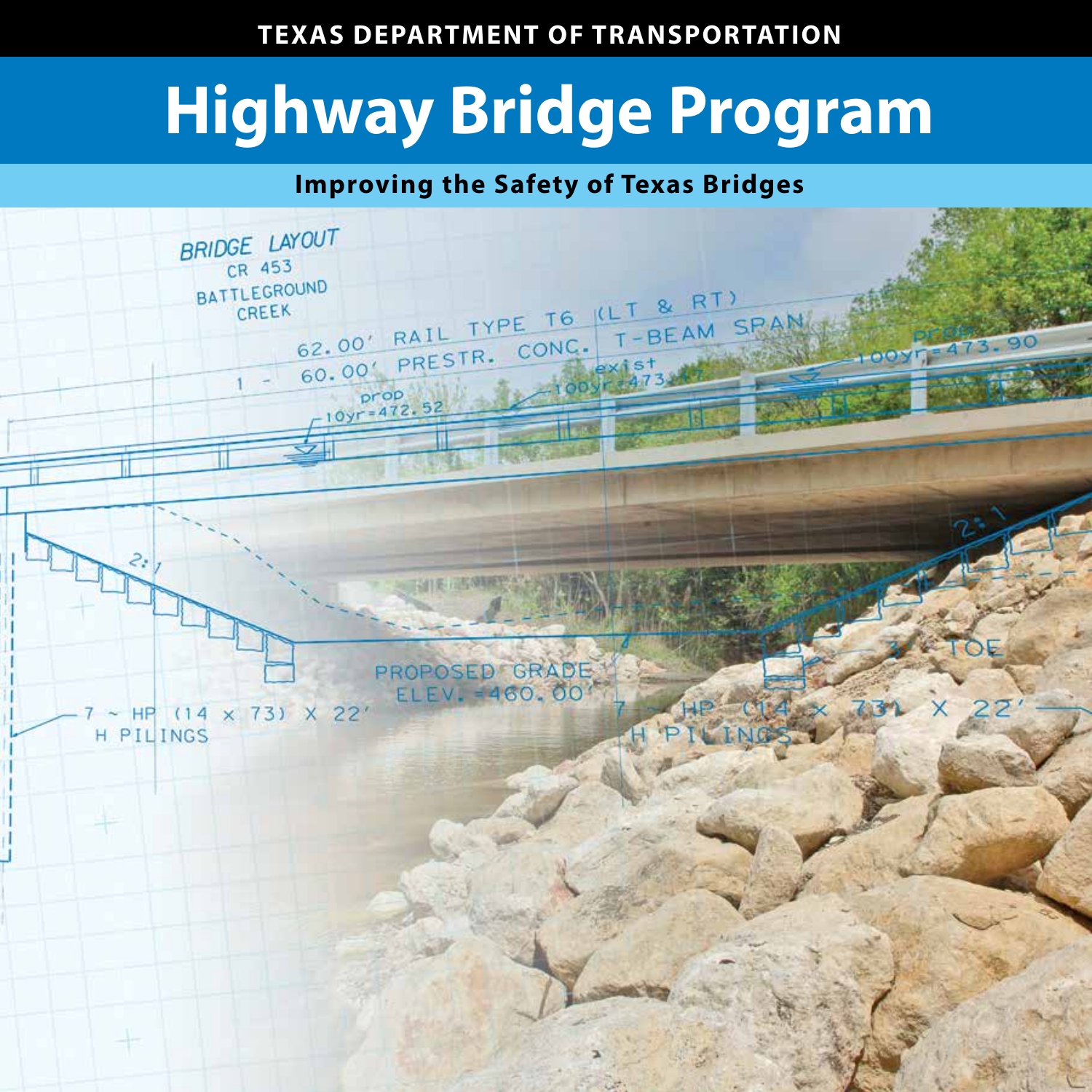

# Table of Contents

| <b>Introduction</b>                               | 3  |
|---------------------------------------------------|----|
| <b>Funding</b>                                    | 4  |
| <b>Inspection</b>                                 | 6  |
| <b>Eligibility</b>                                | 7  |
| <b>Project Selection</b>                          | 8  |
| <b>Project Development</b>                        | 10 |
| <b>Program Monitoring</b>                         | 11 |
| <b>Results</b>                                    | 12 |
| <b>Glossary</b>                                   | 13 |
| <b>Appendix: Equivalent Match Project Details</b> | 15 |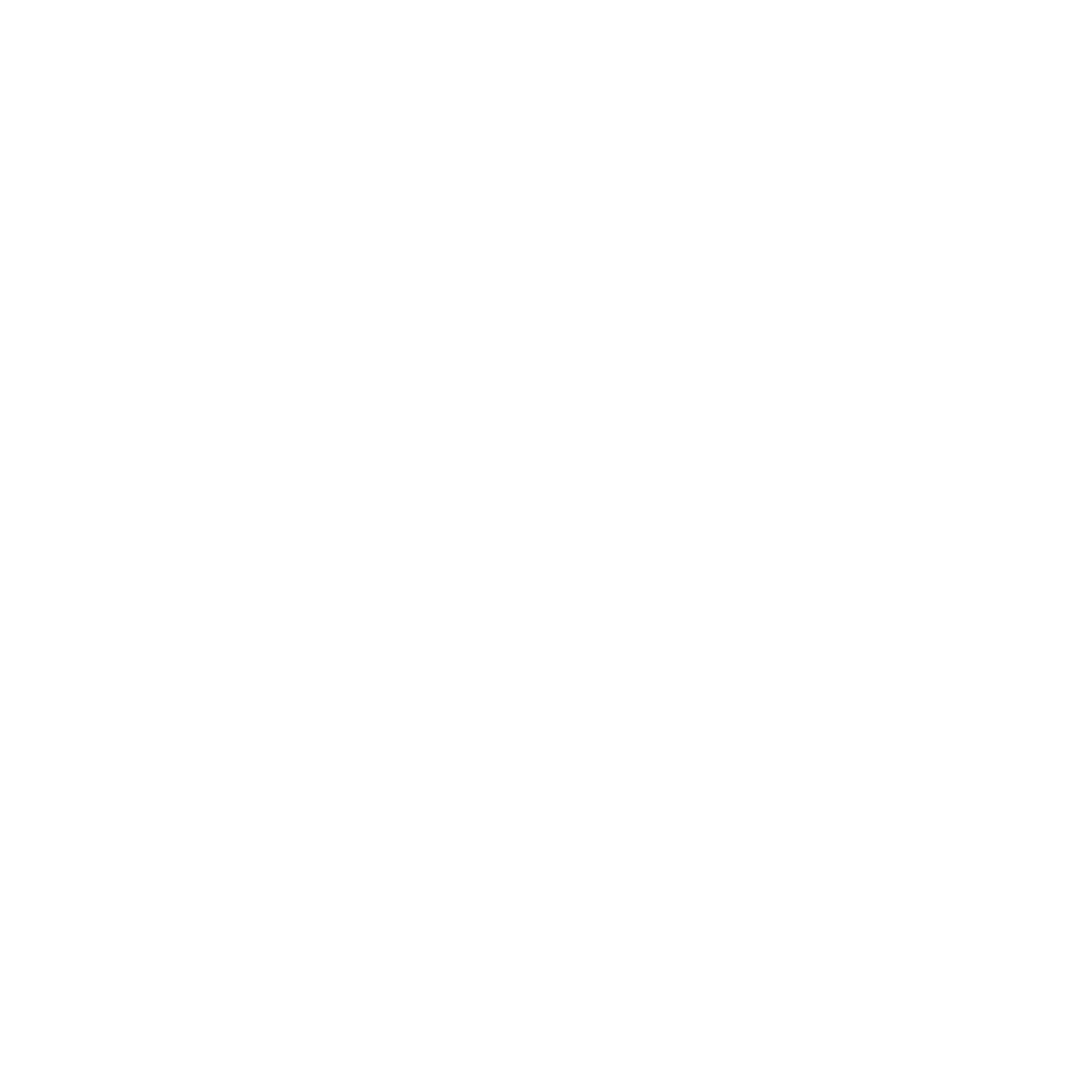

bridge [brij] noun, verb, bridged, bridging, adjective

1. noun: A structure erected over a depression or an obstruction, such as water, a highway, or a railway, that carries traffic and has an opening of more than 20 feet between faces of abutments.

## Introduction

The Highway Bridge Program, or HBP, is a federal program established in 1978 to provide for the repair and replacement of both on- and offsystem highway bridges. The purpose of the program is to increase the safety of highway bridges nationwide. The impetus was a tragic 1967 bridge collapse in West Virginia that killed 46 people. Over the next 11 years, Congress passed a law creating a national bridge inspection program and began funding the replacement and repair of deficient bridges on the Federal-aid highway system.

Bridge projects are selected and programmed in four-year cycles that run continuously. This means that each year, a new four-year program is established, made up of the previous three years of already programmed bridges, plus additional bridges now able to be programmed in the fourth year.

The success of the program is due to the participation of many entities throughout the program's several processes, including: TxDOT's Bridge Division, TxDOT districts, county and city officials, and the Federal Highway Administration (FHWA).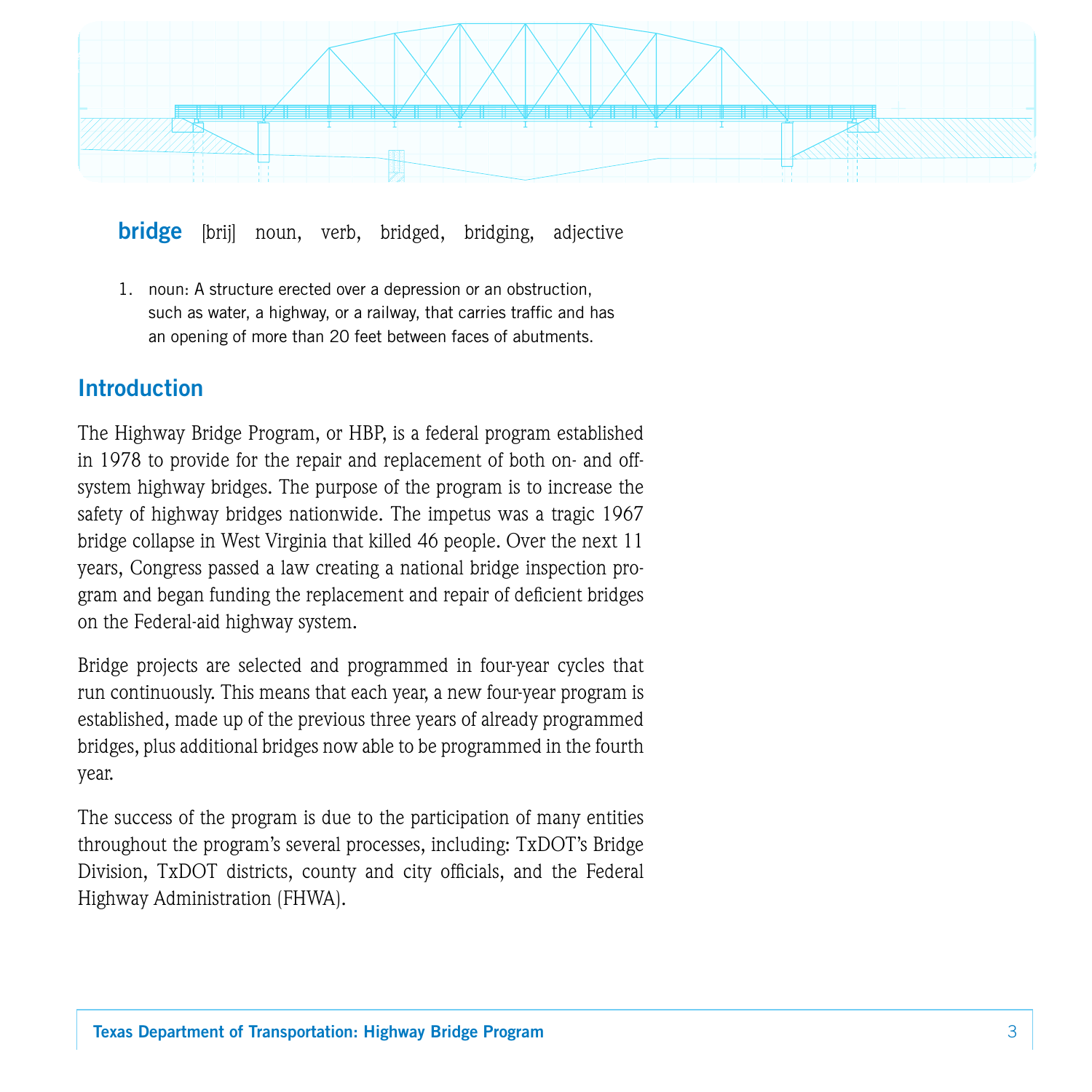

 $\overline{Q}$ : How much money is set aside for replacing and rehabilitating deficient bridges each year?

 $\mathbf{Q:}$  How much do local governments have to pay for their participation in an off-system bridge replacement project?

 $\overline{Q}$ : What are the requirements for the Participation Waived Program?

# Funding

The HBP is a fiscally constrained program. Each year, \$230M is available from the FHWA for both on and off-system HBP bridges. Of that total, \$60M is programmed for off-system bridges. The FHWA funds 80% of the program costs and requires a 20% match from other sources. In 1995, the Texas Transportation Commission began providing half the match amount, so that the current allocation of funding responsibility for an HBP project is: FHWA 80%, TxDOT 10%, and the local governmental entity, who provides the final 10%. There are three additional assistance programs designed to ease the financial burden on qualifying counties.

## The Participation Waived Project / Equivalent Match Project Program (PWP/EMP)

Under the PWP, the state provides local governments up to a 10% contribution towards a given project, provided the local government does structural improvement work on other deficient bridge(s) or cross-drainage structures in a dollar amount equal to their 10% match. These projects are referred to as **Equivalent-Match projects**. A completed Advance Funding Agreement must be in place before any Equivalent Match project work is done in order for a local entity to be credited for that work.

## The Economically Disadvantaged Counties (EDC) Program

Established in 1998, the EDC program adjusts the local participation amount requirements based on the qualifying county's ability to provide matching funds.

## The State Infrastructure Bank (SIB)

The State Infrastructure Bank (SIB) is a revolving account in the State Highway Fund from which loans may be made to local governments for funding critical projects like bridges.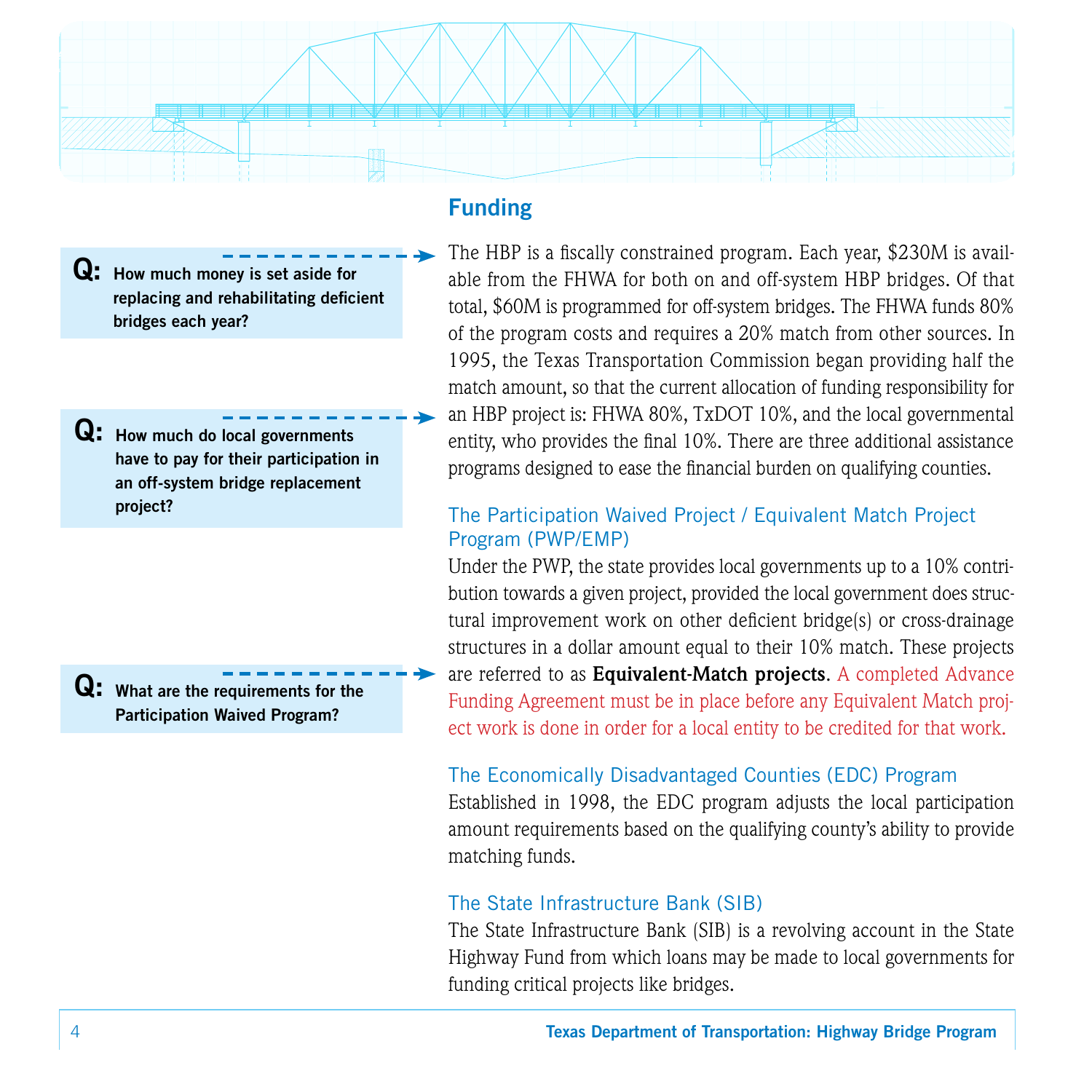

# Overview: Inspection & Selection Process

| <b>Inspections</b><br>and<br><b>Eligiblity</b><br><b>Process</b> | <b>Project</b><br><b>Selection</b><br><b>Process</b><br>Part A                                                                                      | <b>Project</b><br><b>Selection</b><br><b>Process</b><br>Part B                         | <b>Project</b><br><b>Development</b><br><b>Process</b>                                                     | <b>HBP Monthly</b><br><b>Monitoring</b><br><b>Process</b>                                                                            |
|------------------------------------------------------------------|-----------------------------------------------------------------------------------------------------------------------------------------------------|----------------------------------------------------------------------------------------|------------------------------------------------------------------------------------------------------------|--------------------------------------------------------------------------------------------------------------------------------------|
| 1. Inspect<br>2. Classify                                        | 1. Distribute<br><b>Eligibility List</b><br>2. Districts and<br>local officials<br>work together<br>to modify<br>initial<br><b>Eligibility List</b> | 1. Districts<br>submit lists<br>2. Bridge Div.<br>prioritizes<br>projects<br>statewide | 1. Execute<br><b>Advance</b><br><b>Funding</b><br><b>Agreements</b><br>2. Begin project<br>development     | 1. Bridge Div.<br>reviews HBP<br>balance<br>2. Project may be<br>delayed/<br>accelerated<br>3. Emergency<br>projects may be<br>added |
| <b>Result:</b><br><b>Eligibility</b><br>List for HBP             | Result:<br><b>Proposed Project</b><br>Lists from 25<br><b>TxDOT</b> districts                                                                       | Result:<br>Statewide List<br>of Programmed<br>Projects                                 | <b>Results:</b><br>A. Projects<br>proceed as<br>programmed<br><b>B.</b> Project<br>schedules<br>may change | <b>Result:</b><br>Bridge Div. adjusts<br>Statewide List of<br>Programmed<br>Projects                                                 |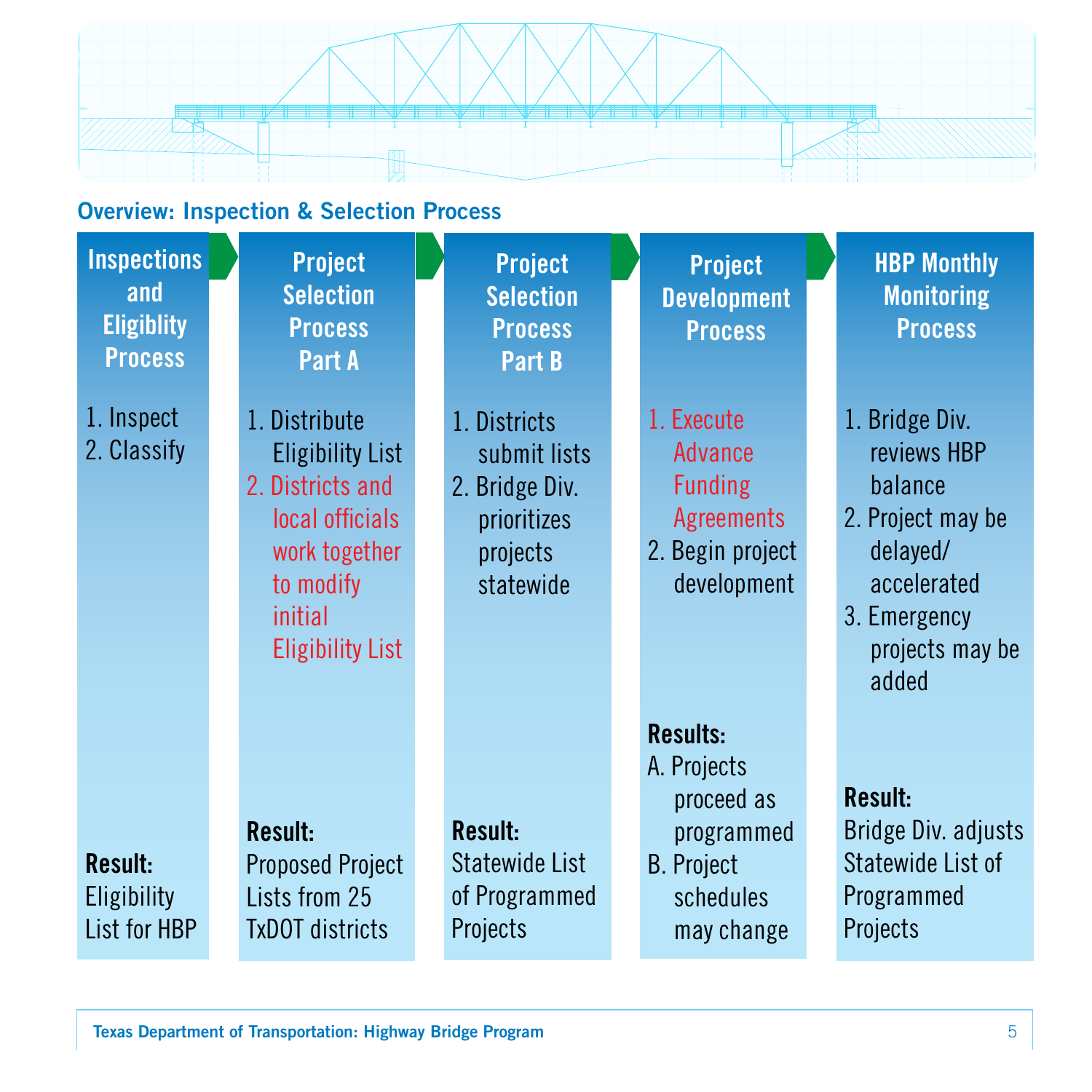

## Inspection

The HBP is structured around a set of ongoing processes beginning with bridge inspection. Bridge inspection is a continuous process on a two-year cycle. The inspection process yields a bridge's condition, expressed as a classification and a rating. A bridge may be classified according to FHWA standards as either Structurally Deficient (SD) or Functionally Obsolete (FO). A SD or FO bridge will also be rated using a complex formula that results in a Sufficiency Rating, a calculation that combines several different, weighted factors into one final score. Only SD and FO bridges are eligible for the HBP.

## Structurally Deficient (SD)

- Has an extreme restriction on load carrying capacity
- Has deterioration severe enough to reduce the load carrying capacity from original as-built levels
- Requires immediate rehabilitation to remain open
- Is closed
- Is frequently overtopped during flooding and creates severe traffic delays

## Functionally Obsolete (FO)

A bridge is classified as functionally obsolete if it is unable to serve current traffic because of inadequate:

- Bridge width
- Load carrying capacity
- Vertical or horizontal clearances
- Alignment between bridge and approach roadway

6 Texas Department of Transportation: Highway Bridge Program

 $\mathbf{Q}$ : What is a "structurally deficient" bridge?

 $\overline{Q}$ : What is a "functionally obsolete" bridge?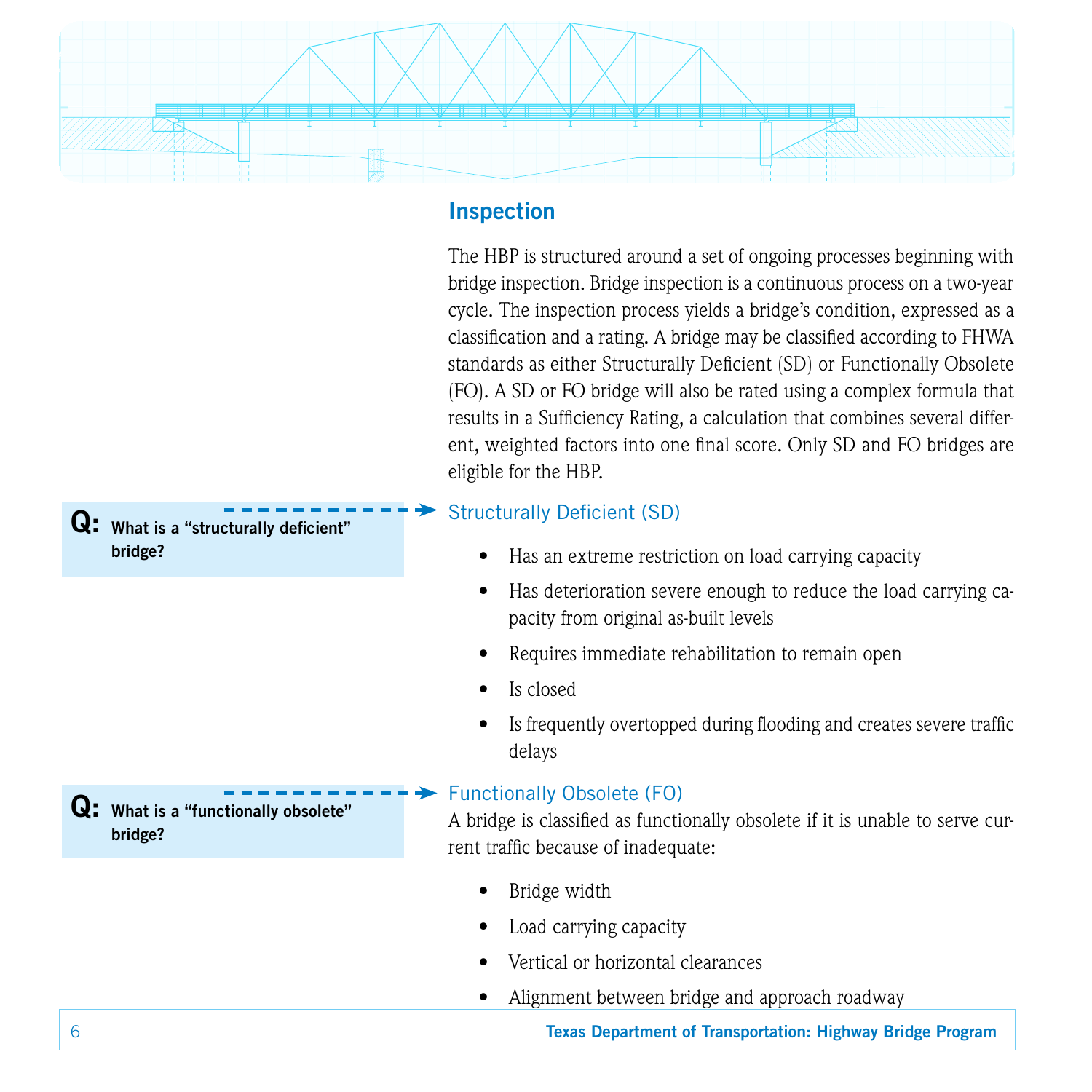

# **Eligibility**

In order for a bridge to be eligible for the HBP, it must have a Sufficiency Rating (SR) of 80 or less and must either be Structurally Deficient (SD) or Functionally Obsolete (FO). SD and FO bridges with a SR of 80 or less are eligible for rehabilitation. SD and FO bridges with a SR of 50 or less are eligible for replacement. Replacement of a bridge with a SR over 50 may be justified through economic analyses.

Q: What are the eligibility criteria for a bridge to be selected for the HBP?

| <b>Bridge Classification</b><br><b>Not Deficient</b><br>Bridge with acceptable condi-<br>tion, configuration and design | 0r  | <b>Sufficiency Rating</b><br>81-100 |     | <b>Eligibility for HBP Funding</b><br>Not Eligible |
|-------------------------------------------------------------------------------------------------------------------------|-----|-------------------------------------|-----|----------------------------------------------------|
| <b>Deficient</b><br><b>Structurally Deficient</b><br>(Bridge in poor condition)                                         |     | $50 - 80$                           | $=$ | Eligible for Rehabilitation                        |
| <sub>0</sub> r<br><b>Functionally Obsolete</b><br>(Bridge with poor configuration)<br>and/or design)                    | and | $0 - 49$                            |     | $=$ Eligible for Replacement or<br>Rehabilitation  |



Texas Department of Transportation: Highway Bridge Program 7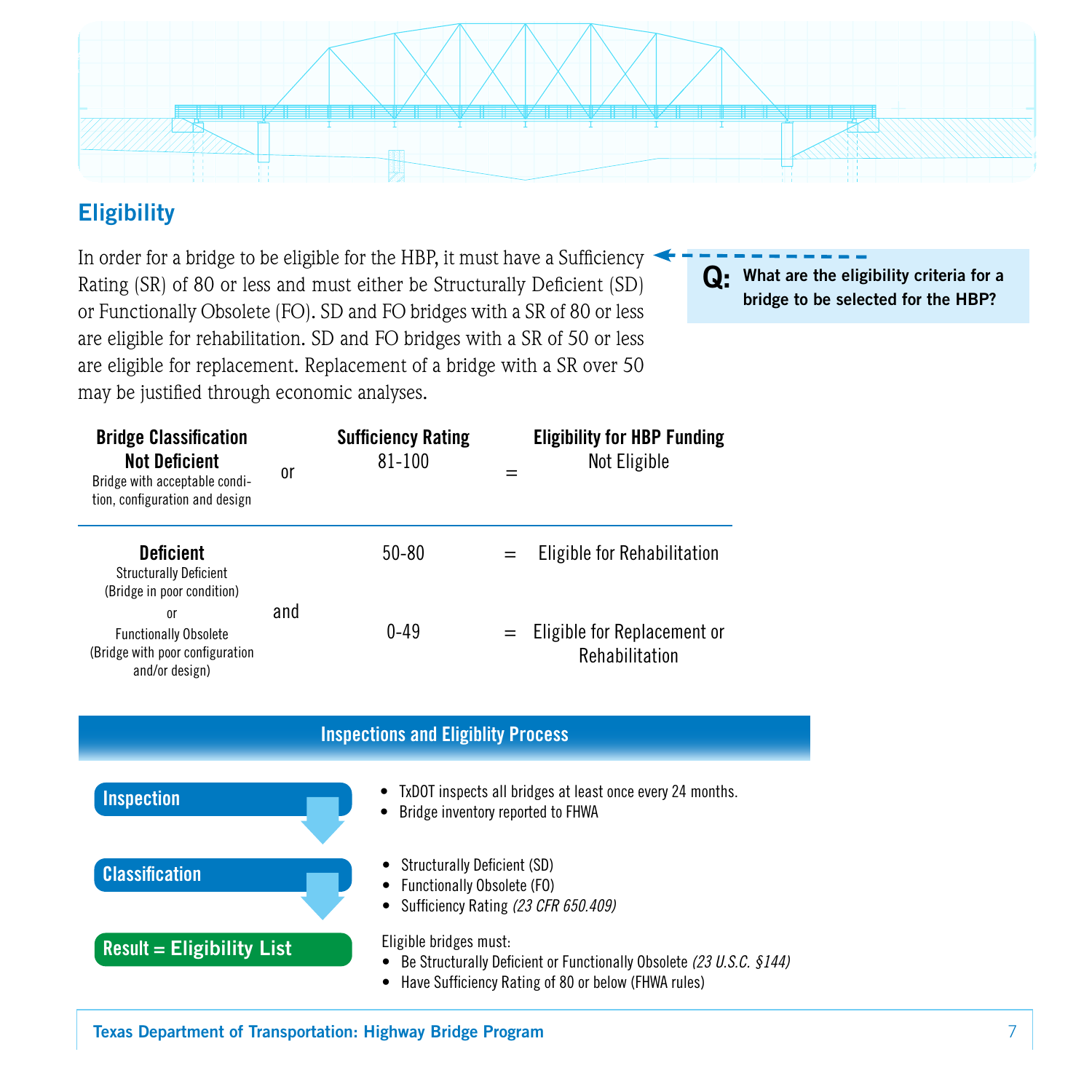

Once the classification process is complete for each year, the bridges are ranked according to their SR. The bridges with the lowest SR are given the highest priority, resulting in the HBP Eligibility List.

# Project Selection

Project Selection begins after the end of each fiscal year when TxDOT can be certain which HBP projects have been let in the last fiscal year and which have not.

The first step in the selection process is that the Bridge Division sends the Eligibility List to all of TxDOT's 25 districts. The Bridge Coordinators in each district then work together with the local officials to modify the initial eligibility list.



Q: Are local wishes taken into account when selecting off-system bridge projects?

accommodate the most important projects for each area. For example, bridges with higher SR rankings (in other words, which are less in need of repair) may, because of special considerations, be more important to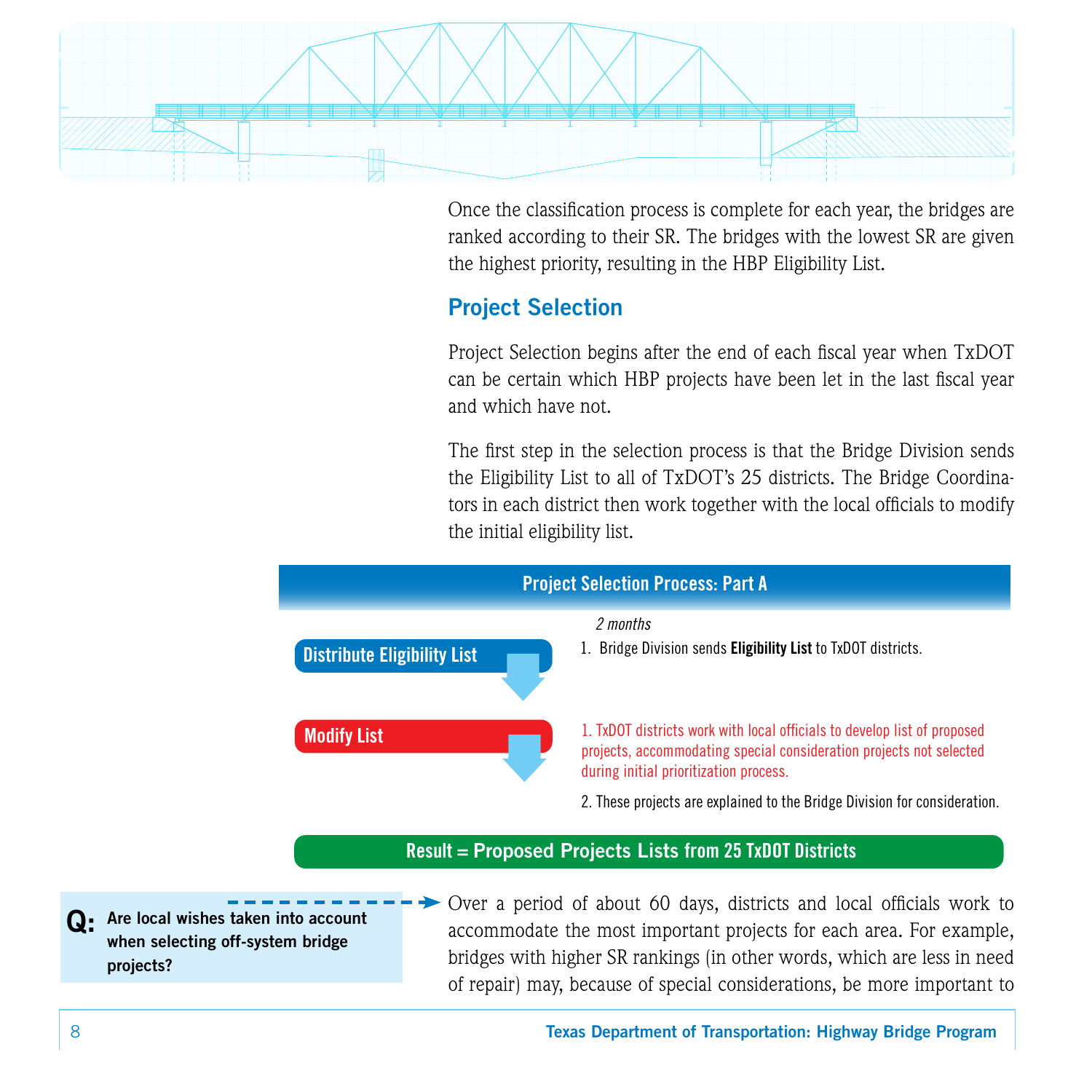

repair or replace than a bridge with a lower ranking. A special consideration bridge might be one that is the only route to a school or hospital, or that plays another such specific and important role in a community's transportation system. A special consideration project must prove to be very important because, if programmed, it will displace another project of higher priority (and a lower SR) to later in the four-year cycle. The result of this collaboration between TxDOT districts and local officials is a proposed project list from each district.

#### Project Selection Process: Part B





All 25 TxDOT Districts submit their Proposed Project Lists for each fiscal year to the Bridge Division.

Bridge Division combines all 25 district Proposed Project Lists into one list for each fiscal year. Bridges are prioritized and programmed until funding is exhausted for each year.

### Result = Statewide List of Programmed Projects

The next step in the selection process is that all 25 districts submit their proposed project lists to the Bridge Division which then combines, or programs, all 25 proposed lists into one statewide list of proposed projects. Programming of this list continues until the funding is exhausted.

Once projects are programmed into the four-year schedule, they are ready to be let in the year for which they are programmed. Letting is the process of putting a project out for construction bid.

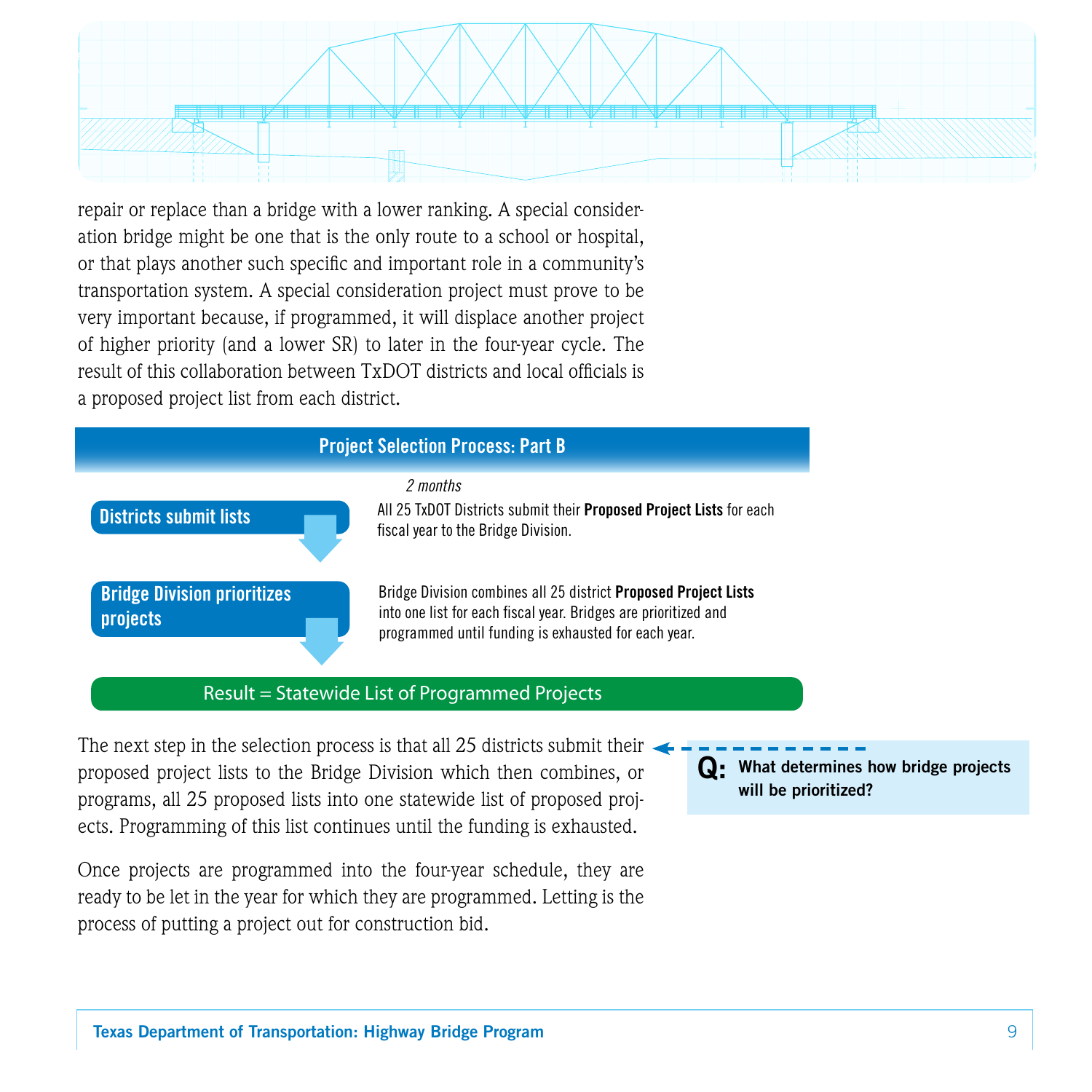

## Project Development

Unlike rating or prioritizing a bridge project, project development can reveal the details of any given site or plan. These are the details which will determine the actual scope the project. Sometimes they reveal previously unknown conditions which can affect a project's schedule or cost. For example, once the National Environmental Policy Act (NEPA) clearance process begins, it could reveal a species habitat, watershed, wetlands, burial ground or other factor that must be considered in the implementation of the project. Other factors that affect project plans are changes in cost estimates, change orders and emergency projects. These are projects which may not have been programmed initially but, because of an intervening force like flood or hurricane damage, must now be added to the list and prioritized, often ahead of pre-existing projects.

If project development does not result in any major scope changes to the project, that project will proceed in the year it was programmed. If new factors or projects arise, the project schedule may change.

Completed Advance Funding Agreements are also an important requirement for PWP/EMP projects. These agreements between TxDOT and local governments clarify which Equivalent-Match projects qualify for the Highway Bridge Program and must be in place before work begins on the Equivalent-Match projects.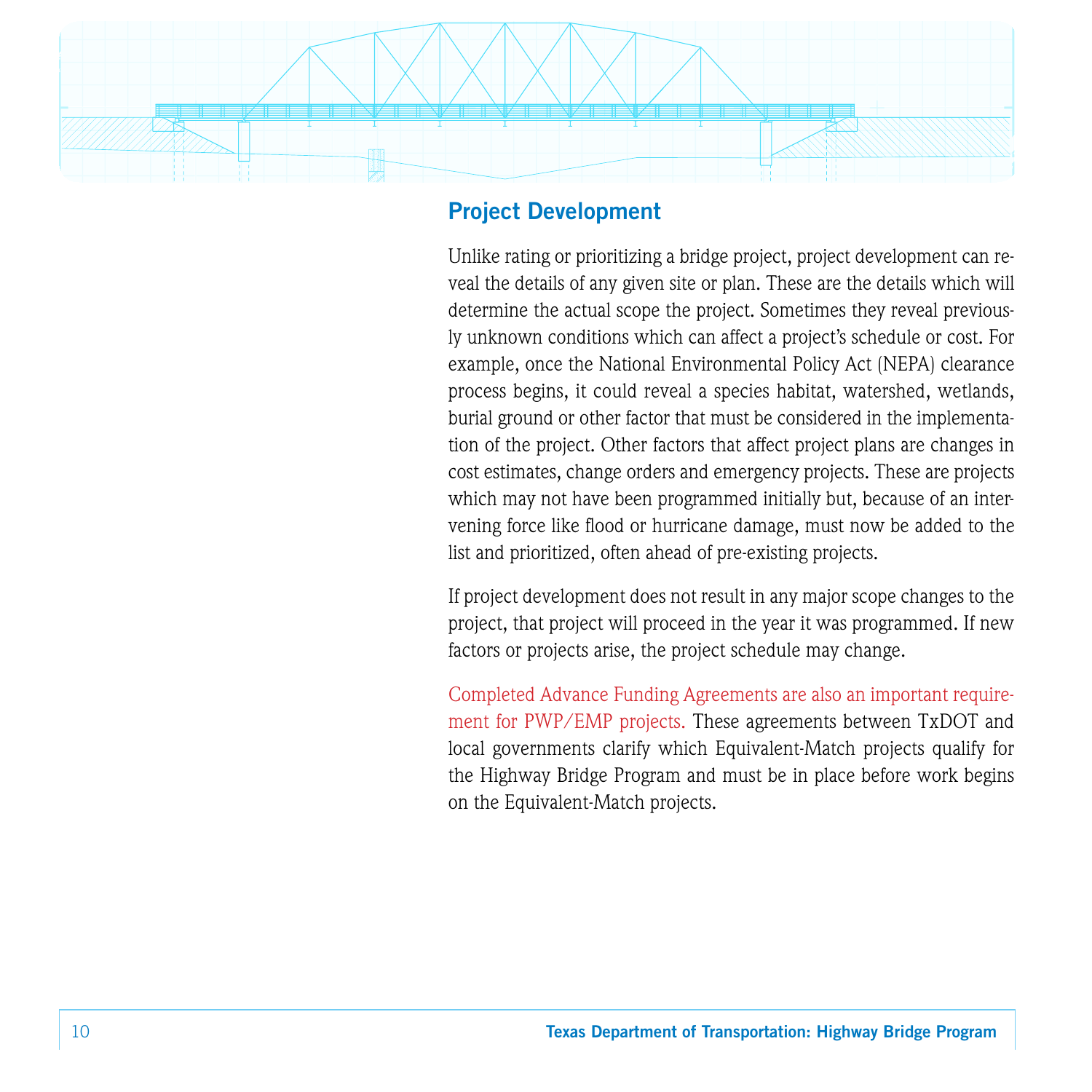



## Program Monitoring

Each month, the Bridge Division reviews the program list for factors that introduce changes to projects and adjusts the list accordingly. For example, when a district reports a delay, a cost over-run or under-run, a change order, or an emergency project, the Bridge Division adjusts the statewide lists. This frequently results in changes to the whole list as a repositioning of one project will introduce changes to the other projects, and so on.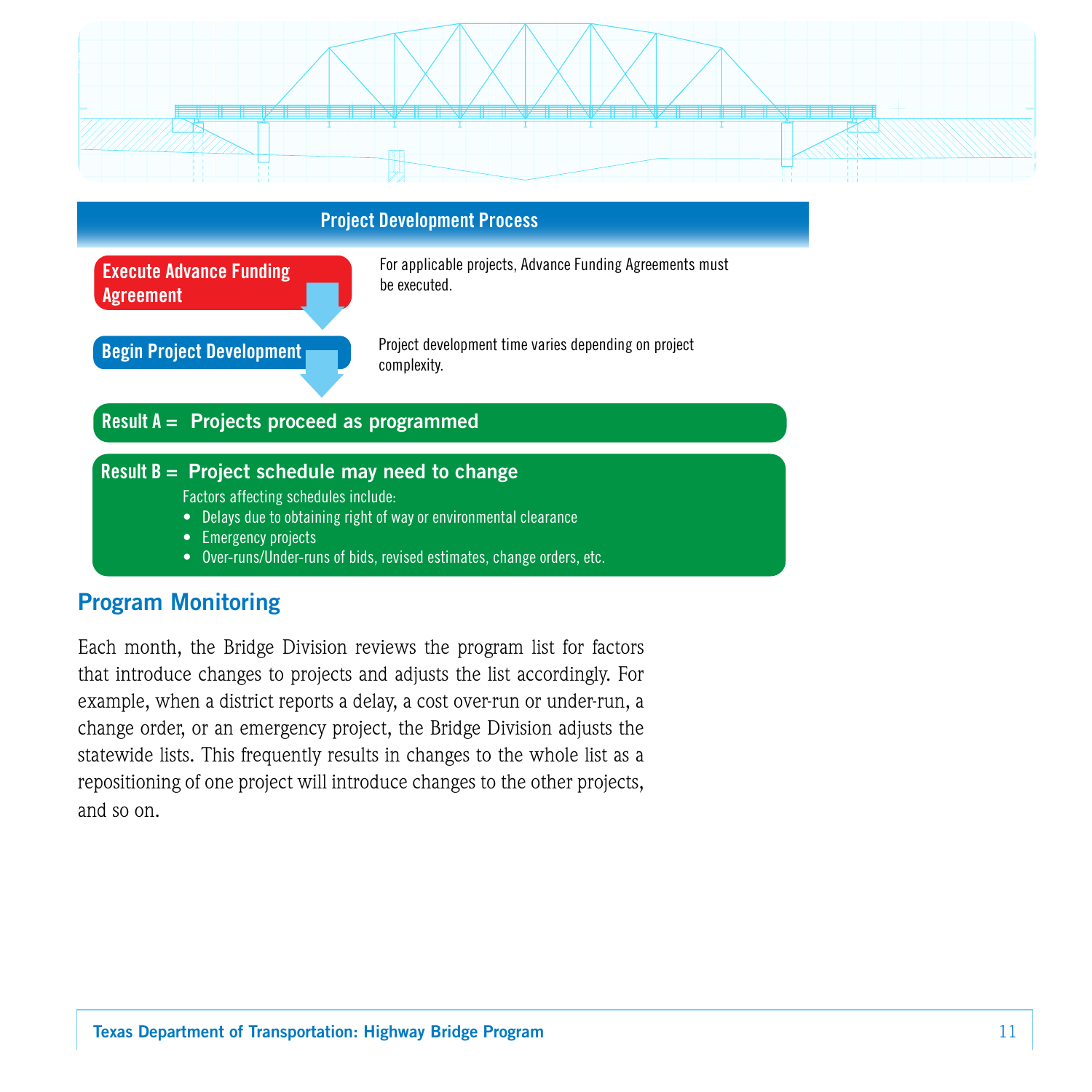



Result = Bridge Division adjusts the Statewide List of Programmed Projects to maintain Fiscally Constrained HBP

## **Results**

Since the beginning of the HBP, the condition of Texas bridges has steadily and significantly improved. From 2001 to September 2012, the number of SD off-system bridges in Texas has decreased from 2,433 to 998.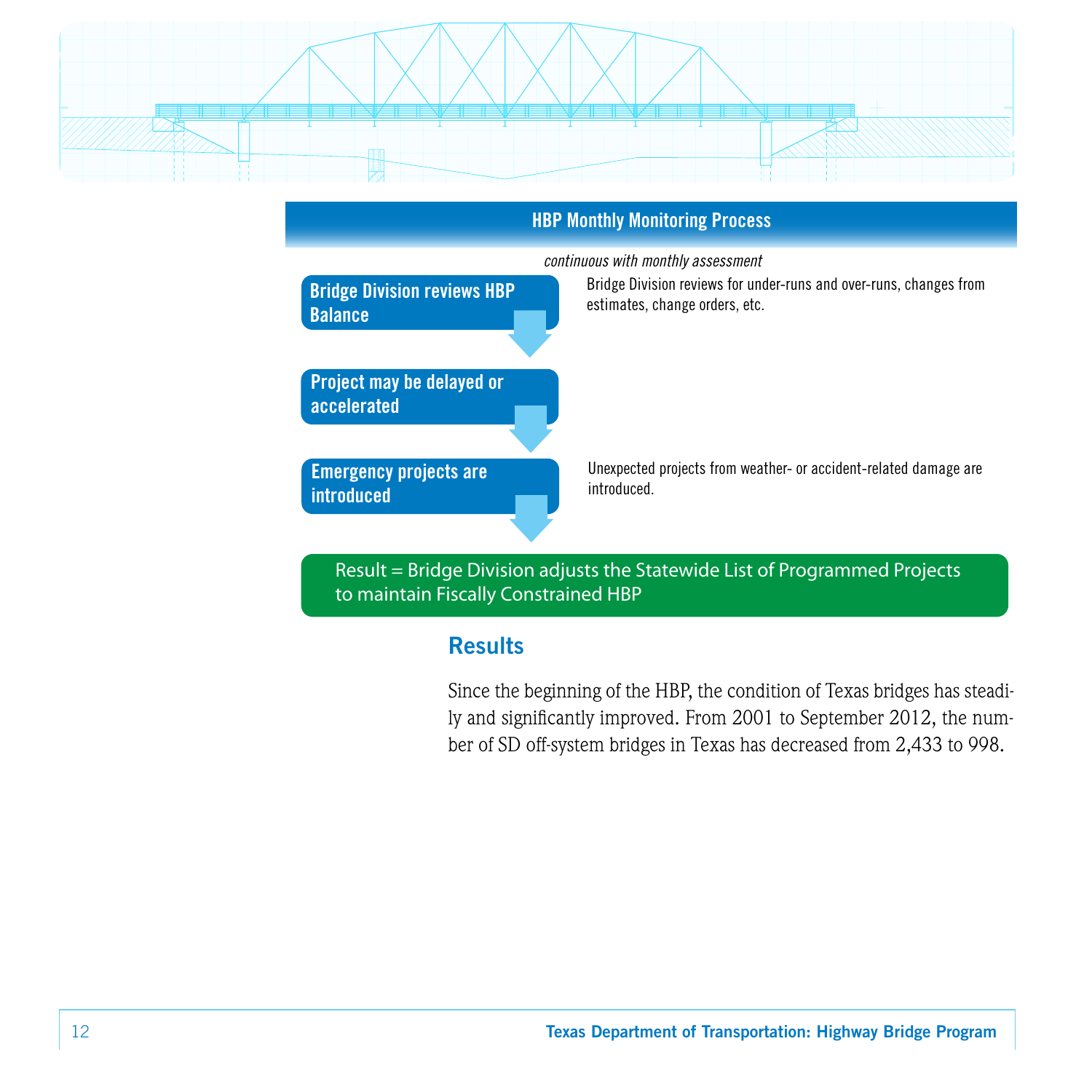

## **Glossary**

#### **Bridge**

A structure erected over a depression or an obstruction, such as water, a highway, or a railway, that carries traffic and has an opening of more than 20 feet between faces of abutments.

#### Bridge Division (BRG)

The Bridge Division oversees and provides assistance in bridge program and project development; structural and geotechnical design; plan development; plans, specifications and estimate (PS&E) review; safety inspection; and bridge construction and maintenance support to the districts.

#### Fiscal Year (FY)

A fiscal year is an accounting or expenditure period of 12 months. For the federal government, this would be October 1 through September 30. Texas' state fiscal year is from September 1 to August 31.

#### Functionally Obsolete Bridge (FO)

A bridge that is unable to serve current traffic because of inadequate bridge width, load carrying capacity, vertical or horizontal clearances, or alignment between bridge and approach roadway.

#### Highway Bridge Program (HBP)

The HBP is a funding program to address the replacement or rehabilitation of deficient existing bridges located on the public highways, roads and streets in the state.

#### Letting

Letting is the process of providing notice, issuing proposals, receiving proposals and awarding contracts.

#### Off-system

Off-system routes are off the TxDOT-designated state highway system and are under the direct jurisdiction of a local government. A local government may be a county, city, other political subdivision of the state, or special district that has the authority to finance a highway improvement project.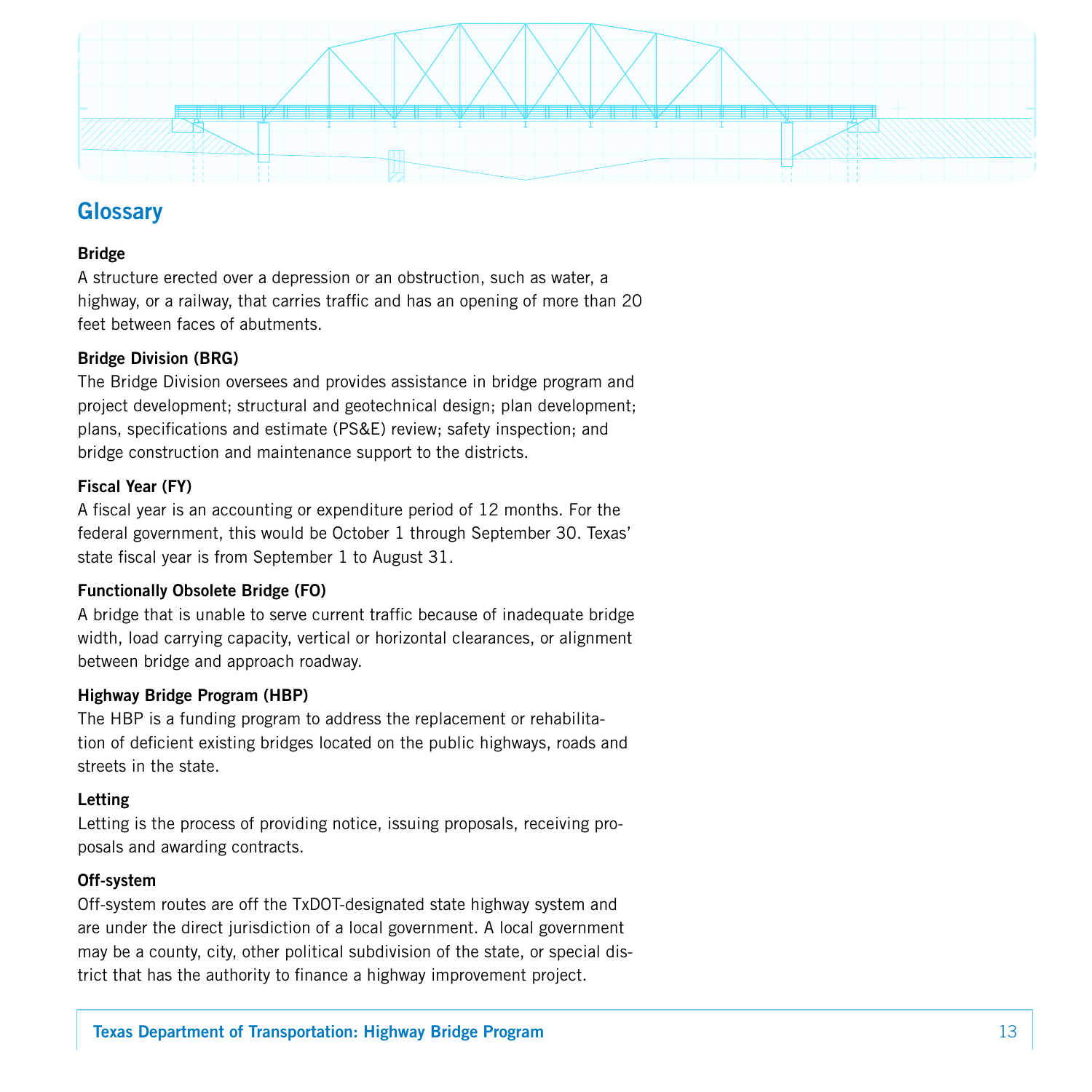

#### On-system

On-system routes are on the TxDOT-designated state highway system and are administered by TxDOT.

#### Program

To evaluate and approve a project so that it can be advanced to the next step of development.

#### Rehabilitation

The major work required to restore the structural integrity of a bridge as well as work necessary to correct major safety defects.

#### Replacement

The total replacement of a structurally deficient or functionally obsolete bridge with a new facility constructed in the same general traffic corridor.

#### Structurally Deficient Bridge (SD)

A structurally deficient bridge has an extreme restriction on load carrying capacity, deterioration severe enough to reduce the load carrying capacity from original as-built levels, requires immediate rehabilitation to remain open, is closed, or is frequently overtopped during flooding and creates severe traffic delays.

#### Sufficiency Rating

The sufficiency rating of a bridge is a single numerical representation of the sufficiency of the bridge that ranges from 0 to 100. In calculating the rating, consideration is given to the structural adequacy and safety, serviceability and functional obsolescence, and essentiality of traffic service.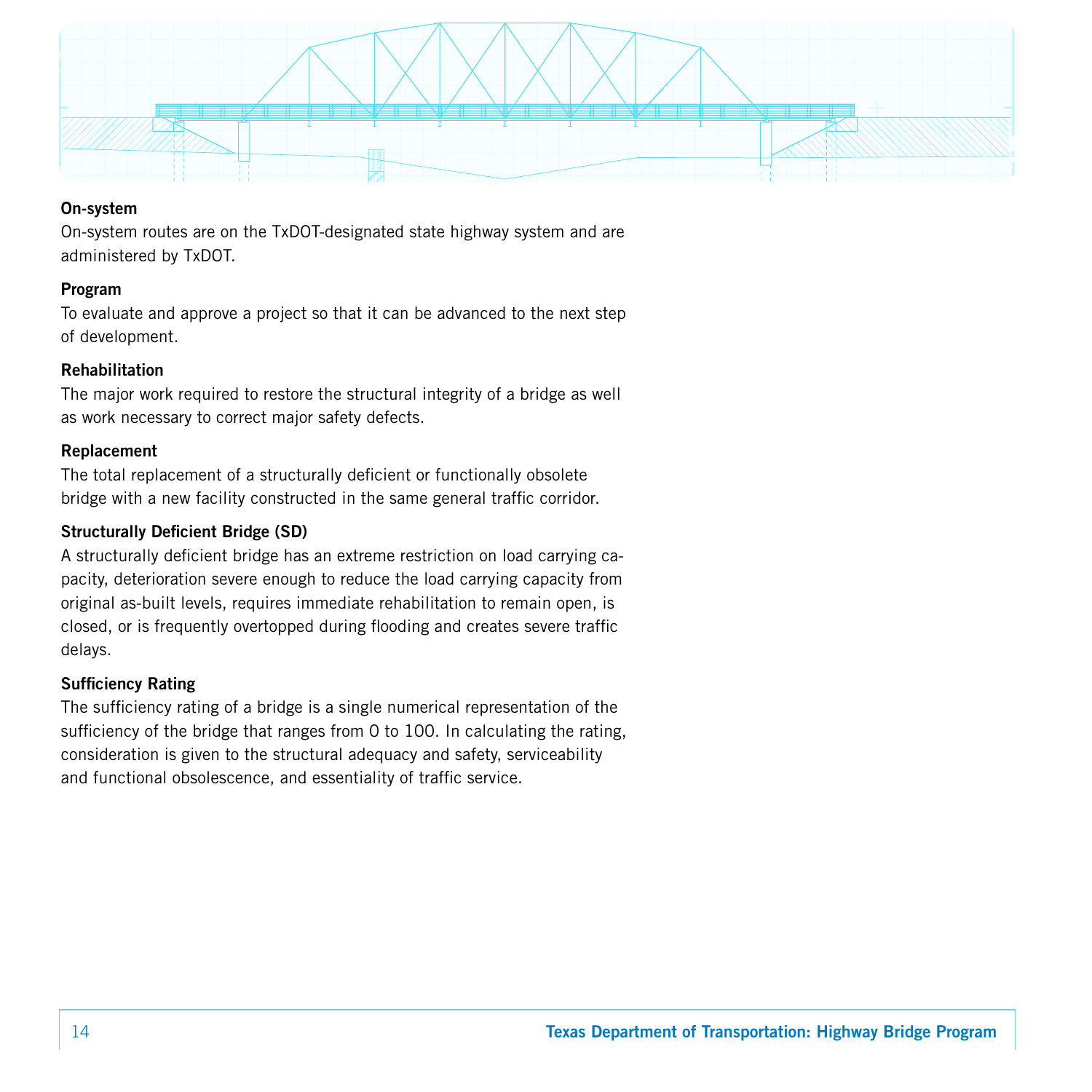

## Appendix: Equivalent Match Project Details

An equivalent Match Project (EMP) is defined as a local government project that improves the structural load capacity or other safety condition of an off-state system bridge or other mainlane cross-drainage structure, including low water crossings (with or without conduit). This work may include, but is not limited to: providing improved structural capacity, improving hydraulics, increasing bridge roadway width, providing adequate bridge rail and providing adequate approach guardrail. The EMP work is required to take place at another location/structure that is not part of the Participation Waived Project(s) being developed by TxDOT. See the Texas Administrative Code: Title 43 Part 1 Chapter 15 Subchapter E Rule §15.52.

## **Examples of APPROVED EMP Work:**

- Rehabilitation of an existing structure
	- Replacing bridge deck
	- Upgrading bridge rail
	- Repairing/replacing riprap (rock or concrete)
	- Repairing columns/beams
	- Repairing/improving ·the structural capacity
- Channel work at an existing structure (Work must be performed under the shadow of the structure or within 1O-ft upstream and/or downstream of the structure)
	- Cleaning out debris, brush, sediment, etc.
	- Widening existing channel and improve flow
- Replace or construct a new cross-drainage structure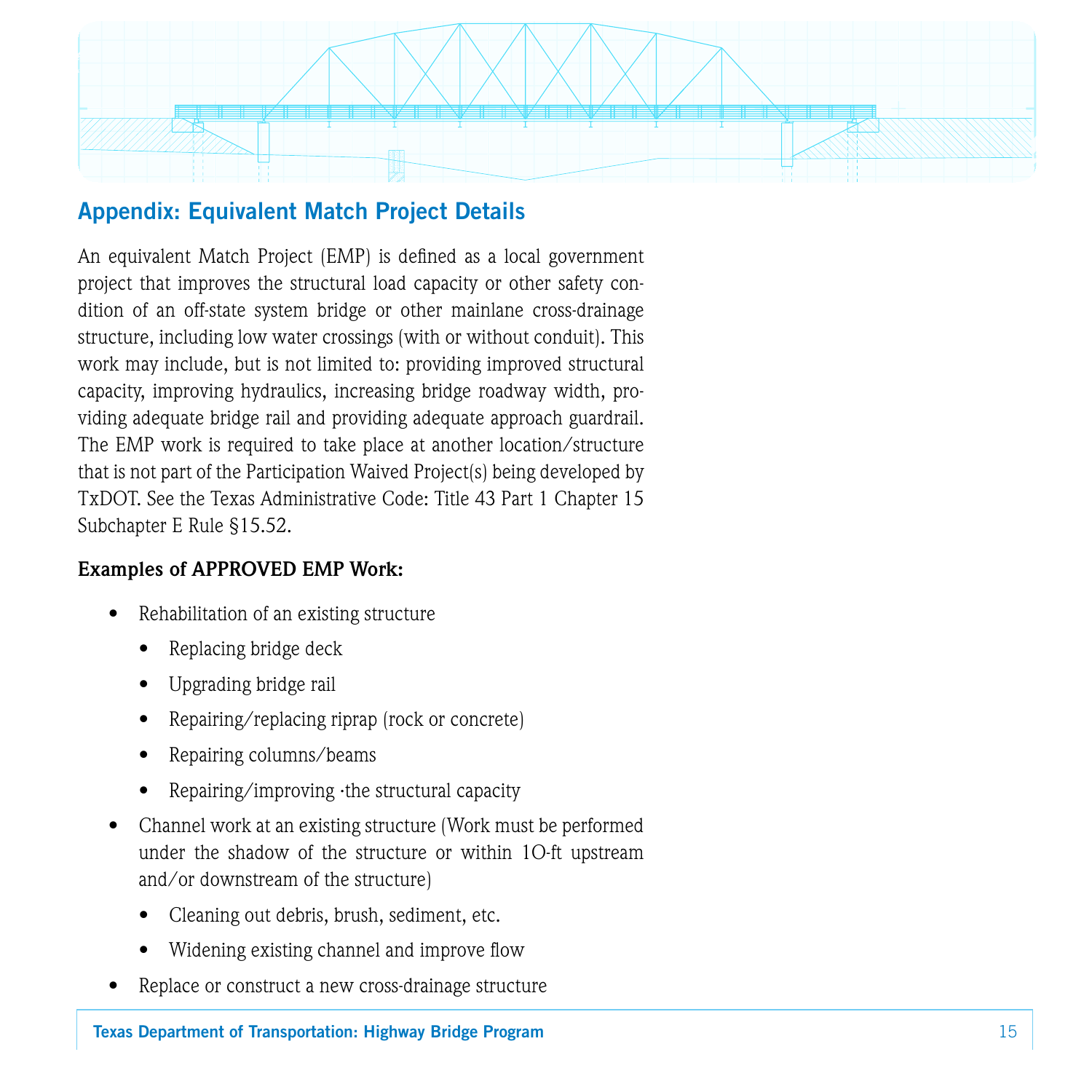

- Replacing the existing bridge
- Installing a tin-horn at a low water crossing
- Replacing a culvert (box or pipe)
- Other work as approved by the District Engineer/District Administrator or their representative

## **Examples of NON-APPROVED EMP Work:**

- Roadway work/improvements (Including, but not limited to, approach roadway work within 150-ft of the structure)
- Cleaning out ditches along roadways (Including, but not limited to, approach roadway work within 150-ft of the structure)
- Channel work in excess of 10-feet upstream/downstream from an existing structure
- Work that will be, or has been, performed in conjunction with another EMP
- Culvert work in conjunction with a driveway or private roadway
- Other work defined by the District Engineer/District Administrator or their representative